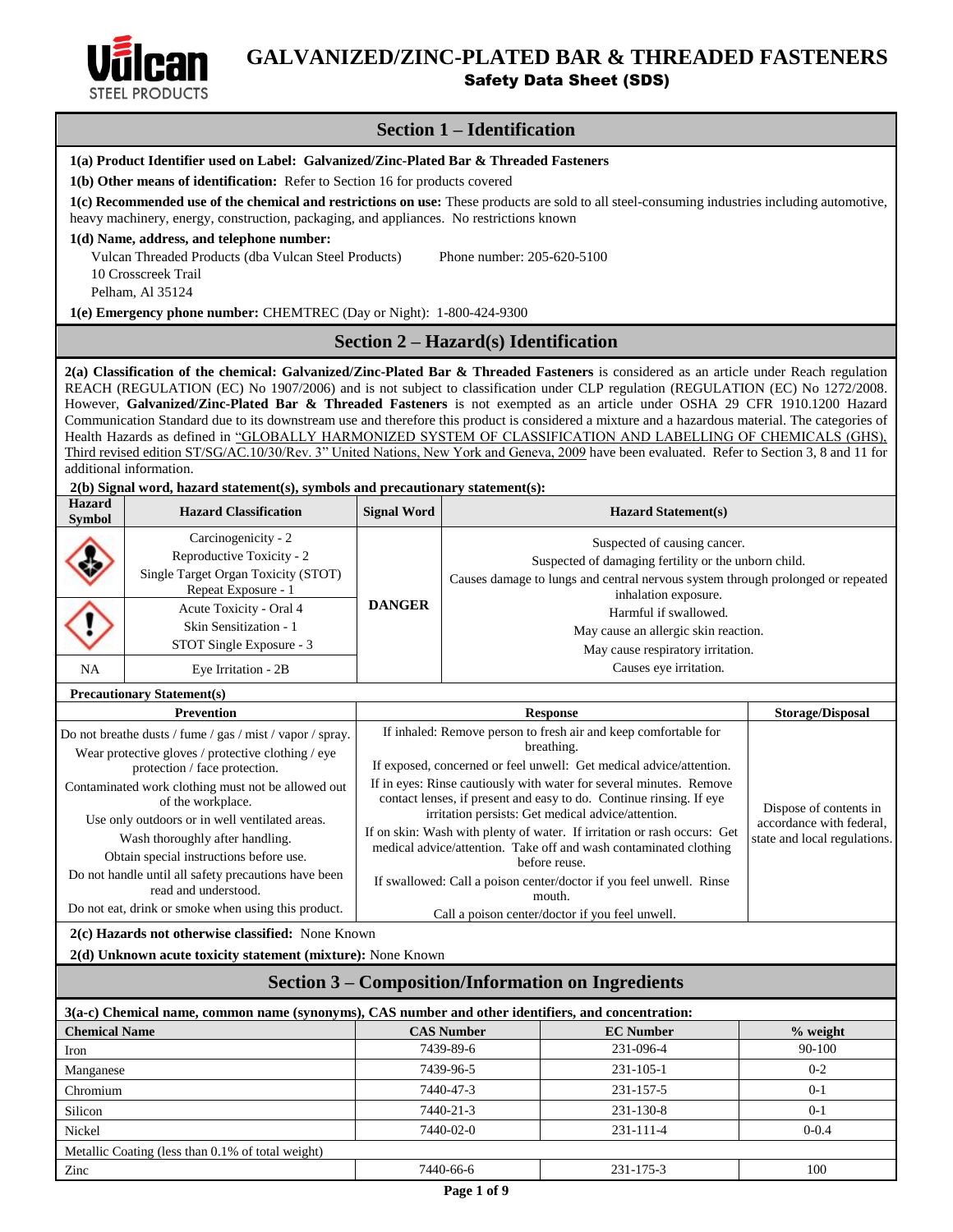

### **Section 3 – Composition/Information on Ingredients (continued)**

#### **3(a-c) Chemical name, common name (synonyms), CAS number and other identifiers, and concentration (continued):**

**EC** - European Community

**CAS** - Chemical Abstract Service

Note: Commercial steel products contain small amounts of various constituents in addition to those listed. These small quantities are frequently referred to as "trace" or "residual" constituents that generally originate in the raw materials used.

### **Section 4 – First-aid Measures**

### **4(a) Description of necessary measures:**

- **Inhalation: Galvanized/Zinc-Plated Bar & Threaded Fasteners** as sold/shipped is not a likely form of exposure. However, during further processing (welding, grinding, burning, etc.), If inhaled: Remove person to fresh air and keep comfortable for breathing. If exposed, concerned or feel unwell: Get medical advice/attention.
- **Eye Contact: Galvanized/Zinc-Plated Bar & Threaded Fasteners** as sold/shipped is not a likely form of exposure. However, during further processing (welding, grinding, burning, etc.), If in eyes: Rinse cautiously with water for several minutes. Remove contact lenses, if present and easy to do. Continue Rinsing. If eye irritation persists: Get medical advice attention. If exposed, concerned or feel unwell: Get medical advice/attention.
- **Skin Contact:** If on skin: Wash thoroughly after handling. Wash with plenty of water. If irritation or rash occurs: Get medical advice/attention. Take off and wash contaminated clothing before reuse. If exposed, concerned or feel unwell: Get medical advice/attention.
- **Ingestion: Galvanized/Zinc-Plated Bar & Threaded Fasteners** as sold/shipped is not a likely form of exposure. However, during further processing (welding, grinding, burning, etc.). If swallowed: Call a poison center/doctor if you feel unwell. Rinse mouth. If exposed, concerned or feel unwell: Get medical advice/attention.

### **4(b) Most important symptoms/effects, acute and delayed (chronic):**

- **Inhalation: Galvanized/Zinc-Plated Bar & Threaded Fasteners** as sold/shipped is not likely to present an acute or chronic health effect.
- **Eye: Galvanized/Zinc-Plated Bar & Threaded Fasteners** as sold/shipped is not likely to present an acute or chronic health effect.
- **Skin: Galvanized/Zinc-Plated Bar & Threaded Fasteners** as sold/shipped is not likely to present an acute or chronic health effect.

• **Ingestion: Galvanized/Zinc-Plated Bar & Threaded Fasteners** as sold/shipped is not likely to present an acute or chronic health effect.

However, during further processing (welding, grinding, burning, etc.), individual components may illicit an acute or chronic health effect. Refer to Section 11-Toxicological Information.

**4(c) Immediate Medical Attention and Special Treatment:** None Known

## **Section 5 – Fire-fighting Measures**

**5(a) Suitable (and unsuitable) Extinguishing Media:** Not Applicable for **Galvanized/Zinc-Plated Bar & Threaded Fasteners** as sold/shipped. Use extinguishers appropriate for surrounding materials.

**5(b) Specific Hazards arising from the chemical:** Not Applicable for **Galvanized/Zinc-Plated Bar & Threaded Fasteners** as sold/shipped. Do not use water on molten metal.

**5(c) Special protective equipment and precautions for fire-fighters:** Self-contained MSHA/NIOSH approved respiratory protection and full protective clothing should be worn when fumes and/or smoke from fire are present. Heat and flames cause emittance of acrid smoke and fumes. Do not release runoff from fire control methods to sewers or waterways. Firefighters should wear full face-piece self-contained breathing apparatus and chemical protective clothing with thermal protection. Direct water stream will scatter and spread flames and, therefore, should not be used.

## **Section 6 - Accidental Release Measures**

**6(a) Personal Precautions, Protective Equipment and Emergency Procedures:** Not Applicable for **Galvanized/Zinc-Plated Bar & Threaded Fasteners** as sold/shipped. For spills involving finely divided particles, clean-up personnel should be protected against contact with eyes and skin. If material is in a dry state, avoid inhalation of dust. Fine, dry material should be removed by vacuuming or wet sweeping methods to prevent spreading of dust. Avoid using compressed air. Do not release into sewers or waterways. Collect material in appropriate, labeled containers for recovery or disposal in accordance with federal, state, and local regulations.

**6(b) Methods and materials for containment and clean up:** Not Applicable for **Galvanized/Zinc-Plated Bar & Threaded Fasteners** as sold/shipped. Collect material in appropriate, labeled containers for recovery or disposal in accordance with federal, state, and local regulations. Follow applicable OSHA regulations (29 CFR 1910.120) and all other pertinent state and federal requirements.

# **Section 7 - Handling and Storage**

**7(a) Precautions for safe handling:** Not Applicable for **Galvanized/Zinc-Plated Bar & Threaded Fasteners** as sold/shipped, however further processing (welding, burning, grinding, etc.) with the potential for generating high concentrations of airborne particulates should be evaluated and controlled as necessary. Obtain special instructions before use. Do not handle until all safety precautions have been read and understood. Use only outdoors or in well ventilated areas. Practice good housekeeping. Avoid breathing metal fumes and/or dust. Do not eat, drink or smoke when using this product.

**7(b) Conditions for safe storage, including any incompatibilities:** Store away from acids and incompatible materials. Store in well ventilated place. Keep container tightly closed. If feasible, store locked up.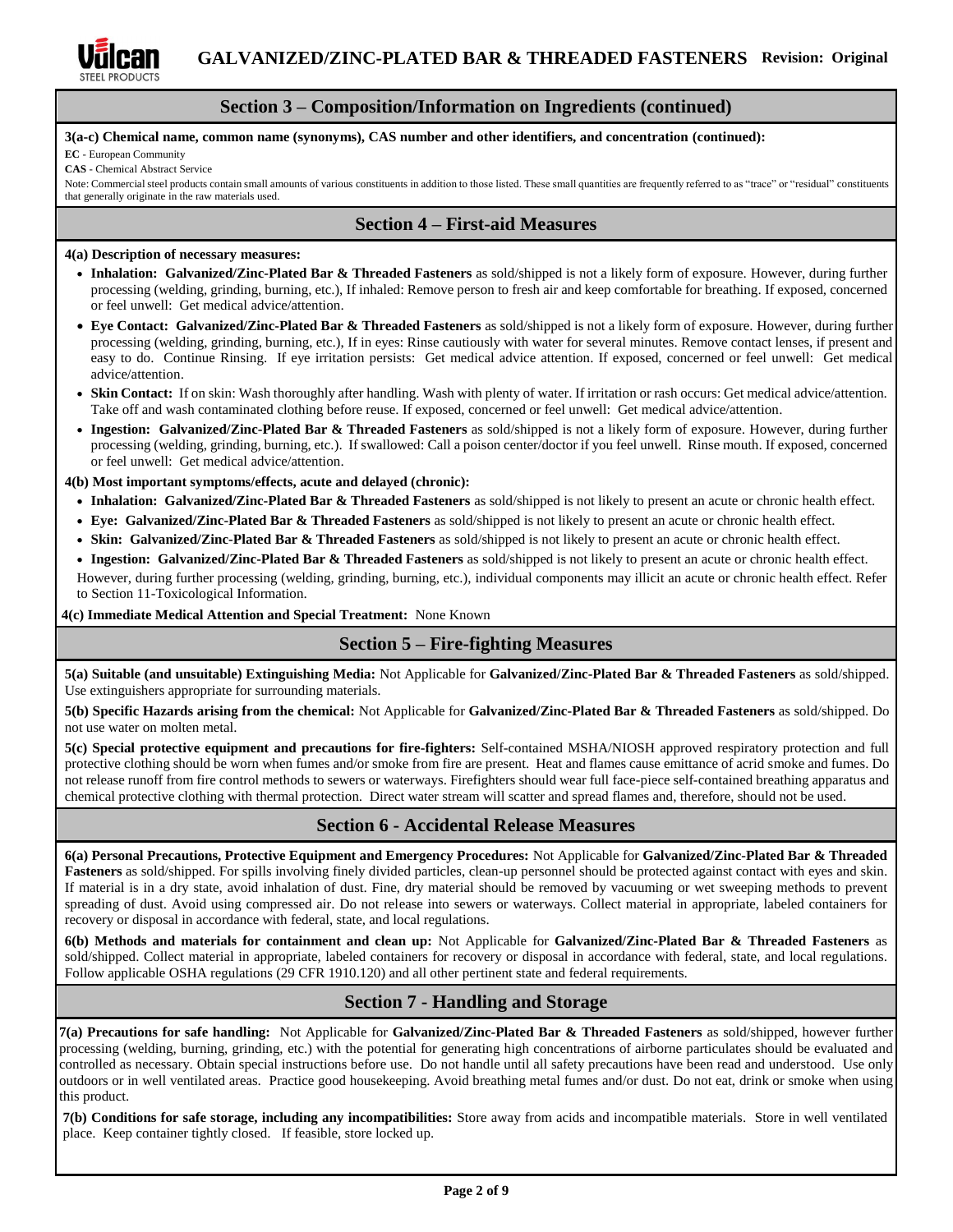

## **Section 8 - Exposure Controls / Personal Protection**

**8(a) Occupational Exposure Limits (OELs): Galvanized/Zinc-Plated Bar & Threaded Fasteners** as sold/shipped in its physical form does not present an inhalation, ingestion or contact hazard, nor would any of the following exposure data apply. However, operations such as high temperature (burning, welding), sawing, brazing, machining and grinding may produce fumes and/or particulates. The following exposure limits are offered as reference, for an experience industrial hygienist to review.

| <b>Ingredients</b> | OSHA PEL <sup>1</sup>                                                                                                                                                                  | <b>ACGIH TLV<sup>2</sup></b>                                                                                                                             | NIOSH REL $3$                                                                                 | IDLH $4$                                                                |
|--------------------|----------------------------------------------------------------------------------------------------------------------------------------------------------------------------------------|----------------------------------------------------------------------------------------------------------------------------------------------------------|-----------------------------------------------------------------------------------------------|-------------------------------------------------------------------------|
| Iron               | $10 \text{ mg/m}^3$ (iron oxide fume)                                                                                                                                                  | 5.0 mg/m <sup>3</sup> (iron oxide, respirable fraction <sup>5</sup> )                                                                                    | $5.0 \text{ mg/m}^3$ (iron oxide dust and<br>fume)                                            | $2,500 \text{ mg/m}^3$ (as Fe)                                          |
| Manganese          | "C" $5.0 \text{ mg/m}^3$ (as fume & inorganic<br>compounds, as Mn)                                                                                                                     | $0.02$ mg/m <sup>3</sup> (as fume & inorganic<br>compounds, as Mn, respirable fraction)                                                                  | $1.0 \text{ mg/m}^3$ (as fume & inorganic<br>compounds, as Mn)                                | 500 mg/m <sup>3</sup> (as Mn)                                           |
|                    |                                                                                                                                                                                        | 0.1 mg/m <sup>3</sup> (as fume $\&$ inorganic<br>compounds, as Mn, inhalation fraction <sup>6</sup> )                                                    | "STEL" $3.0 \text{ mg/m}^3$ (as fume &<br>inorganic compounds, as Mn)                         |                                                                         |
| Chromium           | $0.5 \text{ mg/m}^3$ (as Cr II & III, inorganic<br>compounds)                                                                                                                          | $0.003$ mg/m <sup>3</sup> (as Cr III, inorganic<br>compounds, inhalation fraction) "DSEN &<br>RSEN" "water-soluble" compounds only)                      | $0.5$ mg/m <sup>3</sup> (as Cr II & III,<br>inorganic compounds & metal)                      | $250 \text{ mg/m}^3$ (as Cr II<br>$&$ metal)                            |
|                    | $1.0 \text{ mg/m}^3$ (as Cr, metal)<br>$0.005$ mg/m <sup>3</sup> (as Cr VI, inorganic<br>compounds, water soluble & insoluble)<br>"AL" $0.0025$ mg/m <sup>3</sup> (as Cr VI, inorganic | $0.5$ mg/m <sup>3</sup> (as Cr, metal, inhalable fraction)<br>$0.0002$ mg/m <sup>3</sup> (as Cr VI, inorganic<br>compounds, water insoluble & insoluble) | $0.0002$ mg/m <sup>3</sup> (as Cr VI, inorganic<br>compounds, water insoluble &<br>insoluble) | $25 \text{ mg/m}^3$ (as Cr III)<br>$15 \text{ mg/m}^3$ (as Cr VI,<br>Ca |
|                    | compounds, water soluble & insoluble)                                                                                                                                                  | "STEL" 0.0005 mg/m <sup>3</sup> (as Cr VI, inorganic<br>compounds, water insoluble & insoluble)                                                          |                                                                                               |                                                                         |
| Silicon            | 15 mg/m <sup>3</sup> (total dust, $PNOR7$ )<br>$5.0 \text{ mg/m}^3$ (as respirable fraction, PNOR)                                                                                     | <b>NE</b>                                                                                                                                                | $10 \text{ mg/m}^3$ (as total dust)<br>$5.0 \text{ mg/m}^3$ (as respirable dust)              | <b>NE</b>                                                               |
| Nickel             | $1.0 \text{ mg/m}^3$ (metal, insoluble & soluble<br>compounds, as Ni)                                                                                                                  | $1.5 \text{ mg/m}^3$ (metal, as Ni, as inhalable<br>fraction <sup>7</sup> )                                                                              | $0.015$ mg/m <sup>3</sup> (metal & insoluble<br>and soluble compounds, as Ni)                 | $10 \text{ mg/m}^3$ (as Ni)                                             |
|                    |                                                                                                                                                                                        | $0.2 \text{ mg/m}^3$ (insoluble compounds, as Ni,<br>inhalable fraction, inorganic only)                                                                 |                                                                                               |                                                                         |
|                    |                                                                                                                                                                                        | $0.1$ mg/m <sup>3</sup> (soluble compounds, as Ni,<br>inhalable fraction, inorganic only)                                                                |                                                                                               |                                                                         |
| Zinc               | $15 \text{ mg/m}^3$ (as zinc oxide, total dust,<br>PNOR)                                                                                                                               | $2.0 \text{ mg/m}^3$ (as zinc oxide, respirable<br>fraction)                                                                                             | $5.0 \text{ mg/m}^3$ (as zinc oxide dust or<br>fume)                                          | 500 mg/m <sup>3</sup> (as zinc<br>oxide)                                |
|                    | $5.0 \text{ mg/m}^3$ (as zinc oxide, respirable<br>fraction, PNOR & zinc oxide fume)                                                                                                   | "STEL" 10 mg/m <sup>3</sup> (as zinc oxide,<br>respirable fraction)                                                                                      | "STEL" 10 mg/m <sup>3</sup> (as zinc oxide<br>fume)                                           |                                                                         |
|                    |                                                                                                                                                                                        |                                                                                                                                                          | "C" $15 \text{ mg/m}^3$ (as zinc oxide dust)                                                  |                                                                         |

NE - None Established

1. OSHA PELs (Permissible Exposure Limits) are 8-hour TWA (time-weighted average) concentrations unless otherwise noted. A ("C") designation denotes a ceiling limit, which should not be exceeded during any part of the working exposure unless otherwise noted. A Short Term Exposure Limit (STEL) is defined as a 15-minute exposure, which should not be exceeded at any time during a workday. An Action level (AL) is used b[y OSHA](http://www.ilpi.com/msds/ref/osha.html) an[d NIOSH](http://www.ilpi.com/msds/ref/niosh.html) to express a health or physical hazard. They indicate the level of a harmful or toxic substance/activity, which requires medical surveillance, increased industrial hygiene monitoring, or biological monitoring. Action Levels are generally set at one half of the PEL but the actual level may vary from standard to standard. The intent is to identify a level at which the vast majority of randomly sampled exposures will be below the PEL.

2. Threshold Limit Values (TLV) established by the American Conference of Governmental Industrial Hygienists (ACGIH) are 8-hour TWA concentrations unless otherwise noted. ACGIH TLVs are for guideline purposes only and as such are not legal, regulatory limits for compliance purposes. DSEN – May cause dermal sensitization. This notation is used to indicate the potential for dermal sensitization resulting from the interaction of an absorbed agent and ultraviolet light (i.e. photosensitization). RSEN – May cause respiratory sensitization.

3. The National Institute for Occupational Safety and Health Recommended Exposure Limits (NIOSH-REL)- Compendium of Policy and Statements. NIOSH, Cincinnati, OH (1992). NIOSH is the federal agency designated to conduct research relative to occupational safety and health. As is the case with ACGIH TLVs, NIOSH RELs are for guideline purposes only and as such are not legal, regulatory limits for compliance purposes.

4. The "immediately dangerous to life or health air concentration values (IDLHs)" are used by NIOSH as part of the respirator selection criteria and were first developed in the mid-1970's by NIOSH. The Documentation for Immediately Dangerous to Life or Health Concentrations (IDLHs) is a compilation of the rationale and sources of information used by NIOSH during the original determination of 387 IDLHs and their subsequent review and revision in 1994. Ca is designated as carcinogen.

5. Respirable fraction. The concentration of respirable dust for the application of this limit is to be determined from the fraction passing a size-selector with the characteristics defined in ACGIH 2018 TLVs ® and BEIs ® Appendix D, paragraph C.

6. Inhalable fraction. The concentration of inhalable particulate for the application of this TLV is to be determined from the fraction passing a size-selector with the characteristics defined in the ACGIH 2018 TLVs ® and BEIs ® (Biological Exposure Indices) Appendix D, paragraph A.

7. PNOR (Particulates Not Otherwise Regulated). All inert or nuisance dusts, whether mineral, inorganic, or organic, not listed specifically by substance name are covered by a limit which is the same as the inert or nuisance dust limit of 15 mg/m<sup>3</sup> for total dust and 5.0 mg/m<sup>3</sup> for the respirable fraction.

**8(b) Appropriate Engineering Controls:** Use controls as appropriate to minimize exposure to metal fumes and dusts during handling operations. Provide general or local exhaust ventilation systems to minimize airborne concentrations. Local exhaust is necessary for use in enclosed or confined spaces. Provide sufficient general/local exhaust ventilation in pattern/volume to control inhalation exposures below current exposure limits.

### **8(c) Individual Protection Measures:**

**Respiratory Protection:** Seek professional advice prior to respirator selection and use. Follow OSHA respirator regulations (29 CFR 1910.134) and, if necessary, use only a NIOSH-approved respirator. Select respirator based on its suitability to provide adequate worker protection for given working conditions, level of airborne contamination, and presence of sufficient oxygen. Concentration in air of the various contaminants determines the extent of respiratory protection needed. Half-face, negative-pressure, air-purifying respirator equipped with P100 filter is acceptable for concentrations up to 10 times the exposure limit. Full-face, negative-pressure, air-purifying respirator equipped with P100 filter is acceptable for concentrations up to 50 times the exposure limit. Protection by air-purifying negative-pressure and powered air respirators is limited. Use a positivepressure-demand, full-face, supplied air respirator or self-contained breathing apparatus (SCBA) for concentrations above 50 times the exposure limit. If exposure is above the IDLH (Immediately dangerous to life or health) for any of the constituents, or there is a possibility of an uncontrolled release or exposure levels are unknown, then use a positive-demand, full-face, supplied air respirator with escape bottle or SCBA.

**Warning!** Air-purifying respirators both negative-pressure and powered-air do not protect workers in oxygen-deficient atmospheres.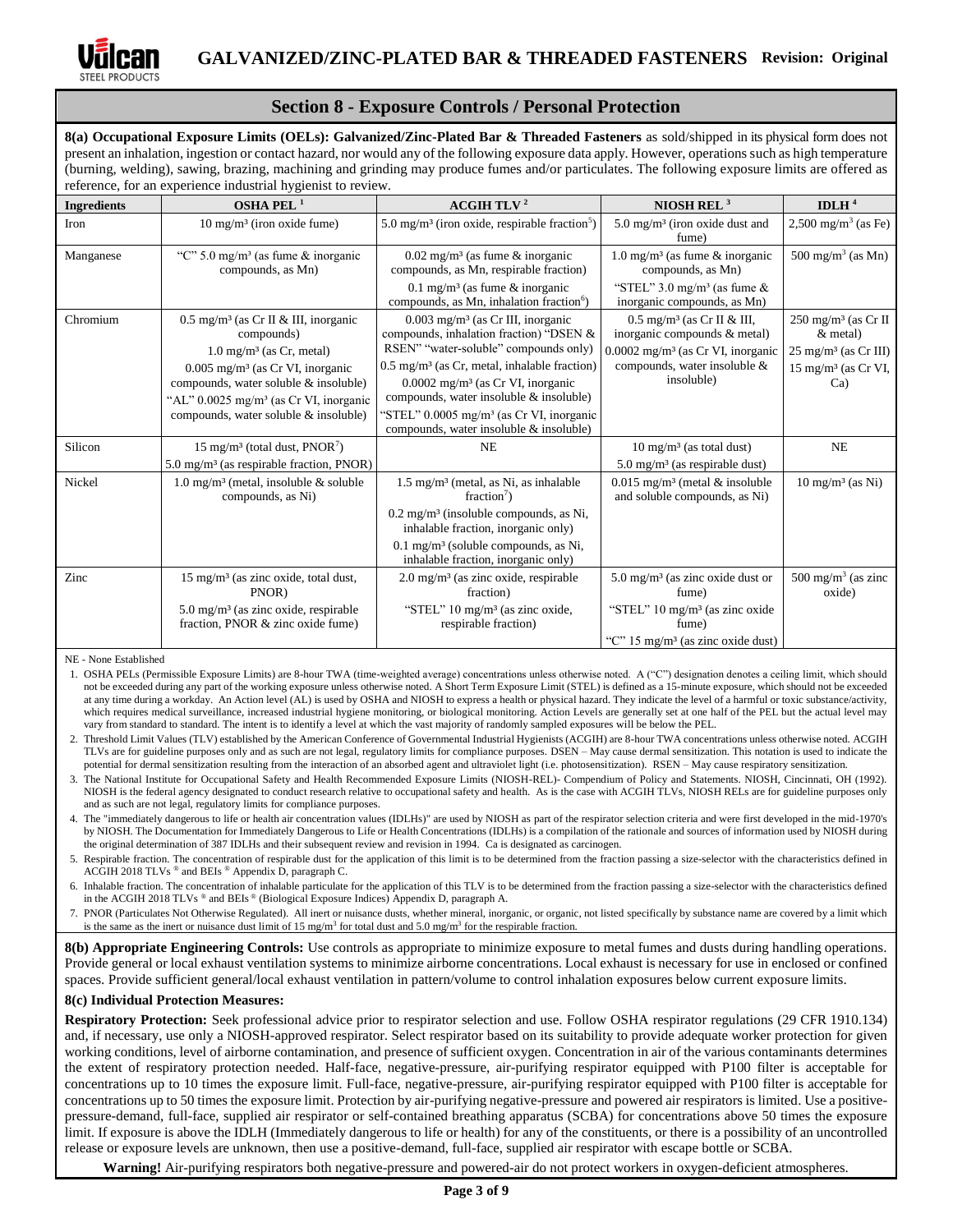

# **Section 8 - Exposure Controls / Personal Protection (continued)**

**8(c) Individual Protection Measures (continued):**

- **Eyes**: Wear appropriate eye protection to prevent eye contact. For operations, which result in elevating the temperature of the product to or above its melting point or result in the generation of airborne particulates, use safety glasses to prevent eye contact. Contact lenses should not be worn where industrial exposures to this material are likely. Use safety glasses or goggles as required for welding, burning, sawing, brazing, grinding or machining operations.
- **Skin**: Wear appropriate personal protective clothing to prevent skin contact. Cut resistant gloves and sleeves should be worn when working with steel products. For operations, which result in elevating the temperature of the product to or above its melting point or result in the generation of airborne particulates, use protective clothing, and gloves to prevent skin contact. Protective gloves should be worn as required for welding, burning or handling operations. Contaminated work clothing must not be allowed out of the workplace.
- **Other protective equipment**: An eyewash fountain and deluge shower should be readily available in the work area.

## **Section 9 - Physical and Chemical Properties**

| 9(a) Appearance (physical state, color, etc.): Solid, Metallic Gray | 9(j) Upper/lower Flammability or Explosive Limits: NA |
|---------------------------------------------------------------------|-------------------------------------------------------|
| 9(b) Odor: Odorless                                                 | 9(k) Vapor Pressure: NA                               |
| 9(c) Odor Threshold: NA                                             | 9(1) Vapor Density (Air = 1): NA                      |
| $9(d)$ pH: NA                                                       | 9(m) Relative Density: 7.85                           |
| 9(e) Melting Point/Freezing Point: ~2750 °F (~1510 °C)              | $9(n)$ Solubility(ies): Water Insoluble               |
| 9(f) Initial Boiling Point and Boiling Range: ND                    | 9(o) Partition Coefficient n-octanol/water: ND        |
| $9(g)$ Flash Point: NA                                              | $9(p)$ Auto-ignition Temperature: NA                  |
| 9(h) Evaporation Rate: NA                                           | $9(q)$ Decomposition Temperature: ND                  |
| 9(i) Flammability (solid, gas): Non-flammable, non-combustible      | $9(r)$ Viscosity: NA                                  |
| NA - Not Applicable                                                 |                                                       |
| ND - Not Determined for product as a whole                          |                                                       |

# **Section 10 - Stability and Reactivity**

**10(a) Reactivity:** Not Determined (ND) for product in a solid form. Do not use water on molten metal.

**10(b) Chemical Stability:** Steel products are stable under normal storage and handling conditions.

**10(c) Possibility of hazardous reaction:** None Known

**10(d) Conditions to Avoid:** Storage with strong acids or calcium hypochlorite.

**10(e) Incompatible Materials:** Will react with strong acids to form hydrogen. Iron oxide dusts in contact with calcium hypochlorite evolve oxygen and may cause an explosion.

**10(f) Hazardous Decomposition Products:** Thermal oxidative decomposition of steel products can produce fumes containing oxides of iron and manganese as well as other alloying elements.

# **Section 11 - Toxicological Information**

**11(a-e) Information on toxicological effects:** The following toxicity data has been determined for **Galvanized/Zinc-Plated Bar & Threaded Fasteners** when further processed using the information available for its components applied to the guidance on the preparation of an SDS under the GHS requirements of OSHA and the EU CPL:

| <b>Hazard Classification</b>                                                                         | EU    | <b>Hazard Category</b><br><b>OSHA</b> | <b>Hazard</b><br><b>Symbols</b> | <b>Signal Word</b> | <b>Hazard Statement</b>                              |
|------------------------------------------------------------------------------------------------------|-------|---------------------------------------|---------------------------------|--------------------|------------------------------------------------------|
| <b>Acute Toxicity Hazard (covers)</b><br>Categories 1-5)                                             | $NA*$ | $4^a$                                 |                                 | Warning            | Harmful if swallowed.                                |
| <b>Eye Damage/Irritation (covers)</b><br>Categories 1, 2A and 2B)                                    | $NA*$ | $2B^c$                                | N <sub>o</sub><br>Pictogram     | Warning            | Causes eye irritation.                               |
| <b>Skin/Dermal Sensitization (covers)</b><br>Category 1)                                             | $NA*$ | 1 <sup>d</sup>                        |                                 | Warning            | May cause an allergic skin reaction.                 |
| <b>Carcinogenicity</b> (covers Categories<br>1A, 1B and 2)                                           | $NA*$ | 2 <sup>g</sup>                        |                                 | <b>Warning</b>     | Suspected of causing cancer.                         |
| <b>Toxic Reproduction (covers)</b><br>Categories 1A, 1B and 2)                                       | $NA*$ | 2 <sup>h</sup>                        |                                 | <b>Warning</b>     | Suspected of damaging fertility or the unborn child. |
| <b>Specific Target Organ Toxicity</b><br>(STOT) Following Single Exposure<br>(covers Categories 1-3) | $NA*$ | $3^{i}$                               |                                 | <b>Warning</b>     | May cause respiratory irritation.                    |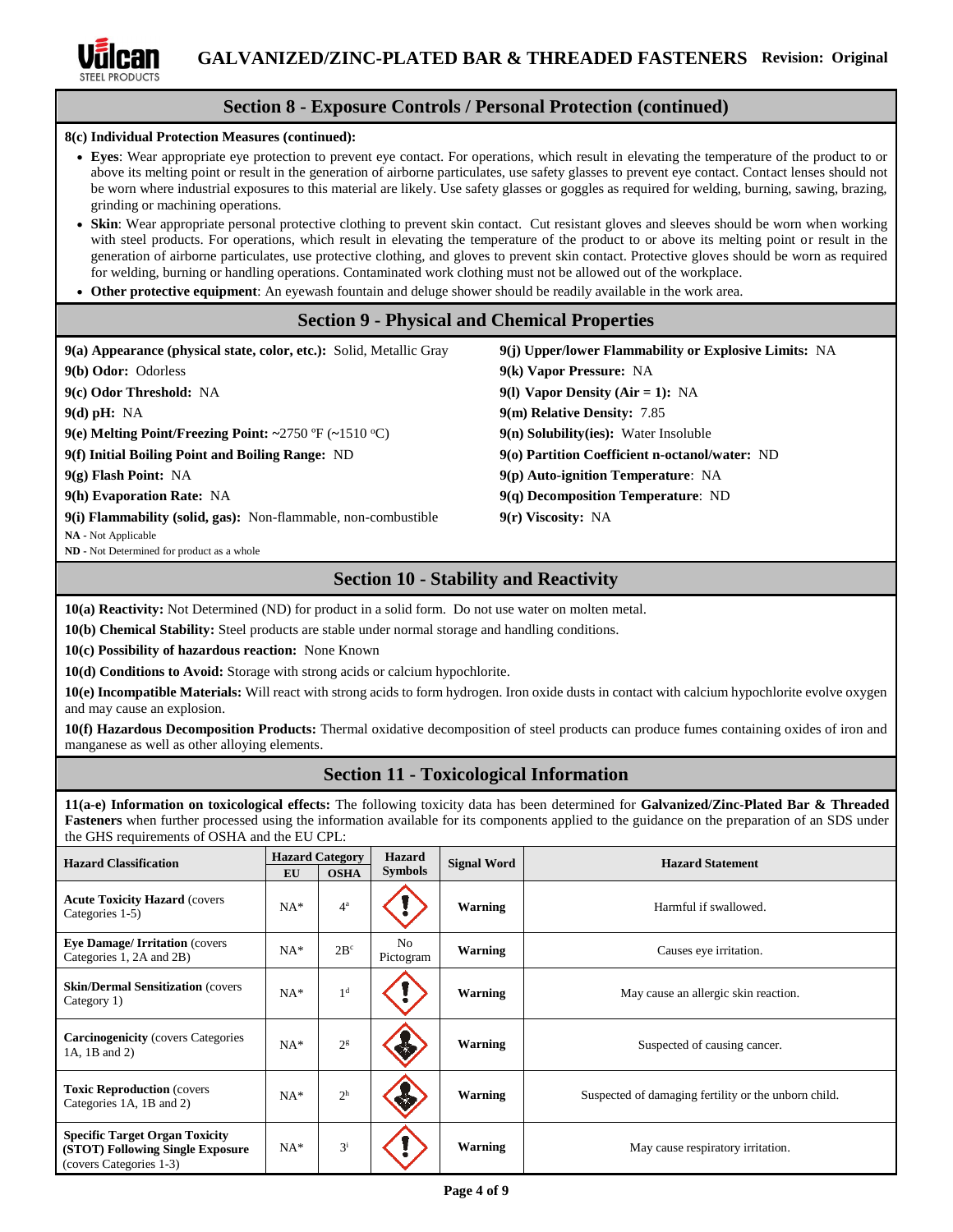

#### **Section 11 - Toxicological Information (continued) 11(a-e) Information on toxicological effects (continued): Hazard Classification Hazard Category Hazard EU OSHA Symbols Signal Word Hazard Statement EU OSHA STOT following Repeated Exposure** (covers Categories 1 and 2)  $NA*$  1<sup>j</sup> **Danger** Causes damage to lungs and central nervous system through prolonged or repeated inhalation exposure. \* Not Applicable - Steel products are considered articles and as such are not required to have an SDS or Hazard Classifications according to the criteria specified in REACH Regulation (EC) No 1907/2006] and CPL Regulation (EC) No 1272/2008. See above European Health classification of substances. Toxicological data listed below are presented regardless to classification criteria. Individual hazard classification categories where the toxicological information has met or exceeded a classification criteria threshold are listed above. a. No LC<sub>50</sub> or LD<sub>50</sub> has been established for Galvanized/Zinc-Plated Bar & Threaded Fasteners. The following data has been determined for the components: • **Iron:** Rat  $LD_{50} = 98.6$  g/kg (REACH) Rat  $LD_{50} = 1060$  mg/kg (IUCLID) Rat LD<sup>50</sup> =984 mg/kg (IUCLID) Rabbit LD<sup>50</sup> =890 mg/kg (IUCLID) Guinea Pig LD<sub>50</sub> = 20 g/kg (TOXNET) Human LD<sub>LO</sub> =77 g/kg (IUCLID) • **Silicon:** L<sub>D50</sub> = 3160 mg/kg (Oral/Rat) • **Manganese:** Rat LD<sub>50</sub> > 2000 mg/kg (REACH) Rat LD<sup>50</sup> > 9000 mg/kg (NLM Toxnet) • **Nickel:** LD<sup>50</sup> >9000 mg/kg (Oral/Rat); NOAEC >10.2 mg/l (Inhalation/Rat) b. No Skin (Dermal) Irritation data available for **Galvanized/Zinc-Plated Bar & Threaded Fasteners** as a mixture or its components. c. No Eye Irritation data available for **Galvanized/Zinc-Plated Bar & Threaded Fasteners** as a mixture. The following Eye Irritation information was found for the components: • **Iron:** Causes eye irritation. • **Nickel:** Slight eye irritation from particulate abrasion only. d. No Skin (Dermal) Sensitization data available for **Galvanized/Zinc-Plated Bar & Threaded Fasteners** as a mixture. The following Skin (Dermal) Sensitization information was found for the components: • **Nickel:** May cause allergic skin sensitization. e. No Respiratory Sensitization data available for **Galvanized/Zinc-Plated Bar & Threaded Fasteners** as a mixture or its components. f. No Germ Cell Mutagenicity data available for **Galvanized/Zinc-Plated Bar & Threaded Fasteners** as a mixture. The following Mutagenicity and Genotoxicity information was found for the components: • **Iron:** IUCLID has found some positive and negative findings in vitro. • **Nickel:** EU RAR has found positive results in vitro and in vivo but insufficient data for classification. g. Carcinogenicity: IARC, NTP, and OSHA do not list **Galvanized/Zinc-Plated Bar & Threaded Fasteners** as carcinogens. The following Carcinogenicity information was found for the components: • **Welding Fumes -** IARC-2B, possibly carcinogenic to humans; NIOSH–Ca, potential occupational carcinogen. • **Chromium (as metal and trivalent chromium compounds)** – IARC-3 (organic & inorganic compounds), unclassifiable as to carcinogenicity in humans; ACGIH TLV-A4, not classifiable as a human carcinogen; EPA-D, not classifiable as to human carcinogenicity (CBD, cannot be determined). • **Chromium (hexavalent)** - IARC-1, carcinogen to humans; ACGIH TLV-A1, confirmed human carcinogen; NIOSH–Ca, potential occupational carcinogen; NTP–K, known to be a carcinogen; EPA-A, human carcinogen (by inhalation route of entry), EPA-K, cannot be determined, not classifiable as to human carcinogenicity. • **Nickel and certain nickel compounds –** IARC-1 (compounds), carcinogen to humans; IARC-2B (elemental & alloys), possibly carcinogenic to humans; ACGIH TLV-A1 (insoluble compounds, as Ni), confirmed human carcinogen; TLV-A5 (elemental), not suspected as a human carcinogen; NTP–K, known to be a carcinogen; NIOSH–Ca, potential occupational carcinogen.

- h. No Toxic Reproduction data available for **Galvanized/Zinc-Plated Bar & Threaded Fasteners** as a mixture. The following Toxic Reproductive information was found for the components:
	- **Nickel**: Effects on fertility.
- i. No Specific Target Organ Toxicity (STOT) following a Single Exposure data available for **Galvanized/Zinc-Plated Bar & Threaded Fasteners** as a mixture. The following STOT following a Single Exposure data was found for the components:
	- **Iron**: Irritating to Respiratory tract.
- j. No Specific Target Organ Toxicity (STOT) following Repeated Exposure data was available for **Galvanized/Zinc-Plated Bar & Threaded Fasteners** as a whole. The following STOT following Repeated Exposure data was found for the components:
	- Nickel: Rat 4 wk inhalation LOEL 4 mg/m<sup>3</sup> Lung and Lymph node histopathology. Rat 2 yr inhalation LOEL 0.1 mg/ m<sup>3</sup> Pigment in kidney, effects on hematopoiesis spleen and bone marrow and adrenal tumor Rat 13 Week Inhalation LOAEC 1.0 mg/m<sup>3</sup> Lung weights, and Alveolar histopathology.
	- **Manganese**: Inhalation of metal fumes Degenerative changes in human Brain; Behavioral: Changes in motor activity and muscle weakness (Whitlock *et al.,* 1966).

The above toxicity information was determined from available scientific sources to illustrate the prevailing posture of the scientific community. The scientific resources includes: The American Conference of Governmental Industrial Hygienist (ACGIH) Documentation of the Threshold Limit Values (TLVs) and Biological Exposure indices (BEIs) with Other Worldwide Occupational Exposure Values 2018, The International Agency for Research on Cancer (IARC), The National Toxicology Program (NTP) updated documentation, the World Health Organization (WHO) and other available resources, the International Uniform Chemical Information Database (IUCLID), European Union Risk Assessment Report (EU-RAR), Concise International Chemical Assessment Documents (CICAD), European Union Scientific Committee for Occupational Exposure Limits (EU-SCOEL), Agency for Toxic Substances and Disease Registry (ATSDR), Hazardous Substance Data Bank (HSDB), and International Programme on Chemical Safety (IPCS).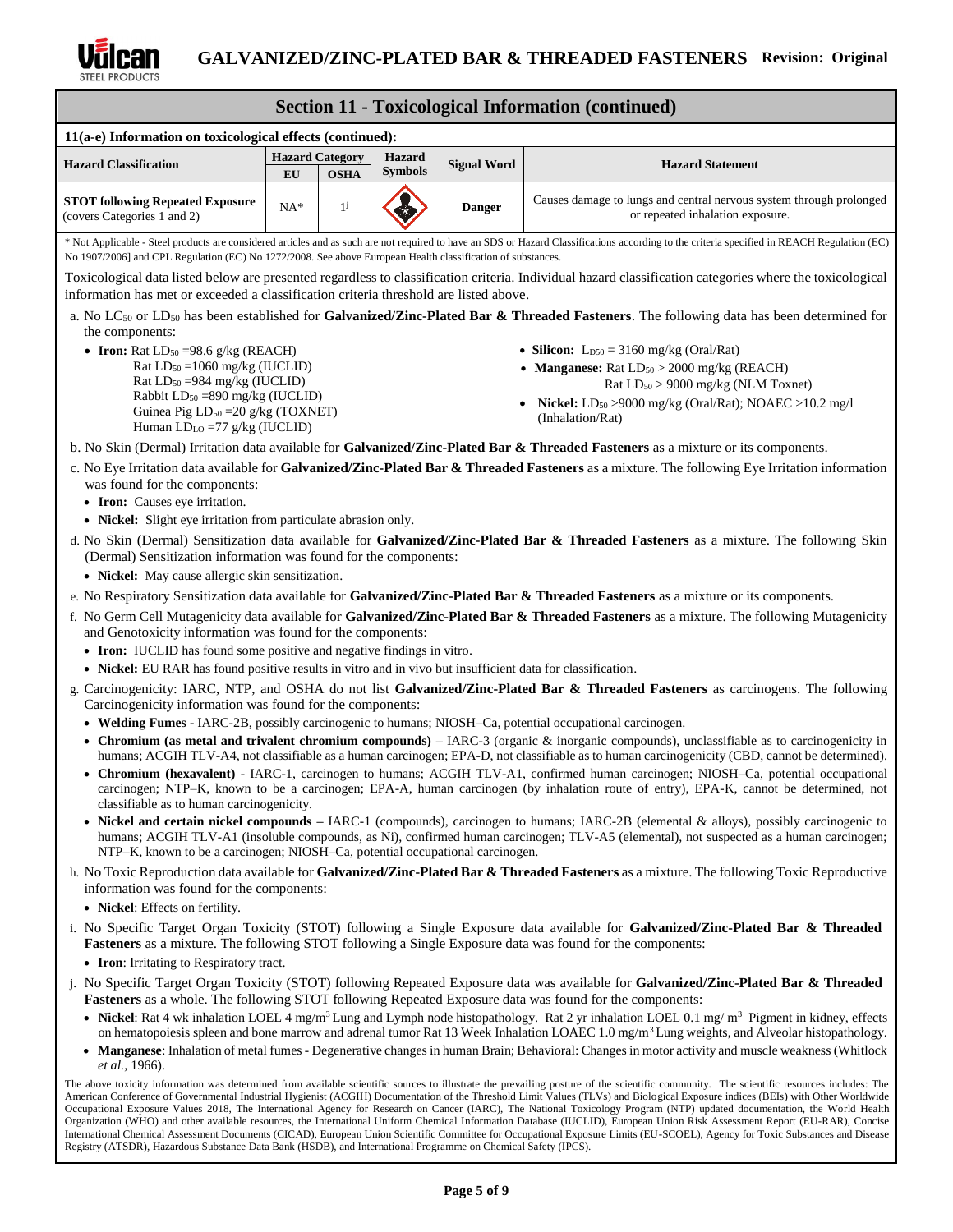

# **Section 11 - Toxicological Information (continued)**

The following health hazard information is provided regardless to classification criteria and is based on the individual component(s) and potential resultant components from further processing:

#### **Acute Effects:**

- Inhalation: Excessive exposure to high concentrations of dust may cause irritation to the eyes, skin and mucous membranes of the upper respiratory tract. Excessive inhalation of fumes of freshly formed metal oxide particles sized below 1.5 microns and usually between 0.02-0.05 microns from many metals can produce an acute reaction known as "metal fume fever". Symptoms consist of chills and fever (very similar to and easily confused with flu symptoms), metallic taste in the mouth, dryness and irritation of the throat followed by weakness and muscle pain. The symptoms come on in a few hours after excessive exposures and usually last from 12 to 48 hours. Long-term effects from metal fume fever have not been noted. Freshly formed oxide fumes of manganese and copper have been associated with causing metal fume fever.
- **Eye:** Excessive exposure to high concentrations of dust may cause irritation to the eyes.
- **Skin:** Skin contact with dusts may cause irritation or sensitization, possibly leading to dermatitis. Skin contact with metallic fumes and dusts may cause physical abrasion.
- **Ingestion:** Ingestion of harmful amounts of this product as distributed is unlikely due to its solid insoluble form. Ingestion of dust may cause nausea or vomiting.

#### **Acute Effects by component:**

- Iron and oxides: Iron is harmful if swallowed, causes skin irritation, and causes eye irritation. Contact with iron oxide has been reported to cause skin irritation and serious eye damage. Particles of iron or iron compounds, which become imbedded in the eye, may cause rust stains unless removed fairly promptly.
- **Manganese and oxides:** Manganese and Manganese oxide are harmful if swallowed.
- **Chromium, oxides and hexavalent chrome:** Hexavalent chrome causes damage to gastrointestinal tract, lung, severe skin burns and eye damage, serious eye damage, skin contact may cause an allergic skin reaction. Inhalation may cause allergic or asthmatic symptoms or breathing difficulties.
- **Silicon and silicon oxides:** May be harmful if swallowed.
- **Nickel and oxides:** Nickel may cause allergic skin sensitization. Nickel oxide may cause an allergic skin.

#### **Delayed (chronic) Effects by component:**

- **Iron and oxides**: Chronic inhalation of excessive concentrations of iron oxide fumes or dusts may result in the development of a benign pneumoconiosis, called siderosis, which is observable as an X-ray change. No physical impairment of lung function has been associated with siderosis. Inhalation of excessive concentrations of ferric oxide may enhance the risk of lung cancer development in workers exposed to pulmonary carcinogens. Iron oxide is listed as a Group 3 (not classifiable) carcinogen by the International Agency for Research on Cancer (IARC).
- **Manganese and oxides:** Chronic exposure to high concentrations of manganese fumes and dusts may adversely affect the central nervous system with symptoms including languor, sleepiness, weakness, emotional disturbances, spastic gait, mask-like facial expression and paralysis. Animal studies indicate that manganese exposure may increase susceptibility to bacterial and viral infections. Occupational overexposure (Manganese) is a progressive, disabling neurological syndrome that typically begins with relatively mild symptoms and evolves to include altered gait, fine tremor, and sometimes, psychiatric disturbances. May cause damage to lungs with repeated or prolonged exposure. Neurobehavioral alterations in worker populations exposed to MnO including: speed and coordination of motor function are especially impaired.
- **Chromium, oxides and hexavalent chromium:** The health hazards associated with exposure to chromium are dependent upon its oxidation state. The metal form (chromium as it exists in this product) is of very low toxicity. The hexavalent form is very toxic. Repeated or prolonged exposure to hexavalent chromium compounds may cause respiratory irritation, nosebleed, ulceration and perforation of the nasal septum. Industrial exposure to certain forms of hexavalent chromium has been related to an increased incidence of cancer. NTP (The National Toxicology Program) Fourth Annual report on Carcinogens cites "certain Chromium compounds" as human carcinogens. ACGIH has reviewed the toxicity data and concluded that chromium metal is not classifiable as a human carcinogen. Hexavalent chromium may cause genetic defects and is suspected of damaging the unborn child. Developmental toxicity in the mouse, suspected of damaging fertility or the unborn child.
- **Silicon and silicon oxides:** Silicon dusts are a low health risk by inhalation and should be treated as a nuisance dust. Eye contact with pure material can cause particulate irritation. Skin contact with silicon dusts may cause physical abrasion.
- **Nickel and oxides:** Exposure to nickel dusts and fumes can cause sensitization dermatitis, respiratory irritation, asthma, pulmonary fibrosis, edema and may cause nasal or lung cancer in humans. Causes damage to lungs through prolonged or repeated inhalation exposure. IARC lists nickel and certain nickel compounds as Group 2B carcinogens (sufficient animal data). ACGIH 2018 TLVs® and BEIs® lists insoluble nickel compounds as confirmed human carcinogens. Suspected of damaging the unborn child.

### **Section 12 - Ecological Information**

**12(a) Ecotoxicity (aquatic & terrestrial):** No Data Available for **Galvanized/Zinc-Plated Bar & Threaded Fasteners** as sold/shipped. However, individual components of the product when processed have been found to be toxic to the environment. Metal dusts may migrate into soil and groundwater and be ingested by wildlife as follows:

- **Iron Oxide**: LC<sub>50</sub>: >1000 mg/L; Fish 48 h-EC<sub>50</sub> > 100 mg/L (Currenta, 2008k); 96 h-LC<sub>0</sub> ≥ 50,000 mg/L Test substance: Bayferrox 130 red (95 97%)  $Fe<sub>2</sub>O<sub>3</sub>; < 4% SiO<sub>2</sub> and Al<sub>2</sub>O<sub>3</sub> (Bayer, 1989a)$
- **Nickel Oxide:** IUCLID found  $LC_{50}$  in fish, invertebrates and algae  $> 100$  mg/l.

**12(b) Persistence & Degradability**: No Data Available for **Galvanized/Zinc-Plated Bar & Threaded Fasteners** as sold/shipped or individual components.

**12(c) Bioaccumulative Potential**: No Data Available for **Galvanized/Zinc-Plated Bar & Threaded Fasteners** as sold/shipped or individual components.

**12(d) Mobility (in soil)**: No Data Available for **Galvanized/Zinc-Plated Bar & Threaded Fasteners** as sold/shipped. However, individual components of the product have been found to be absorbed by plants from soil.

**12(e) Other adverse effects:** None Known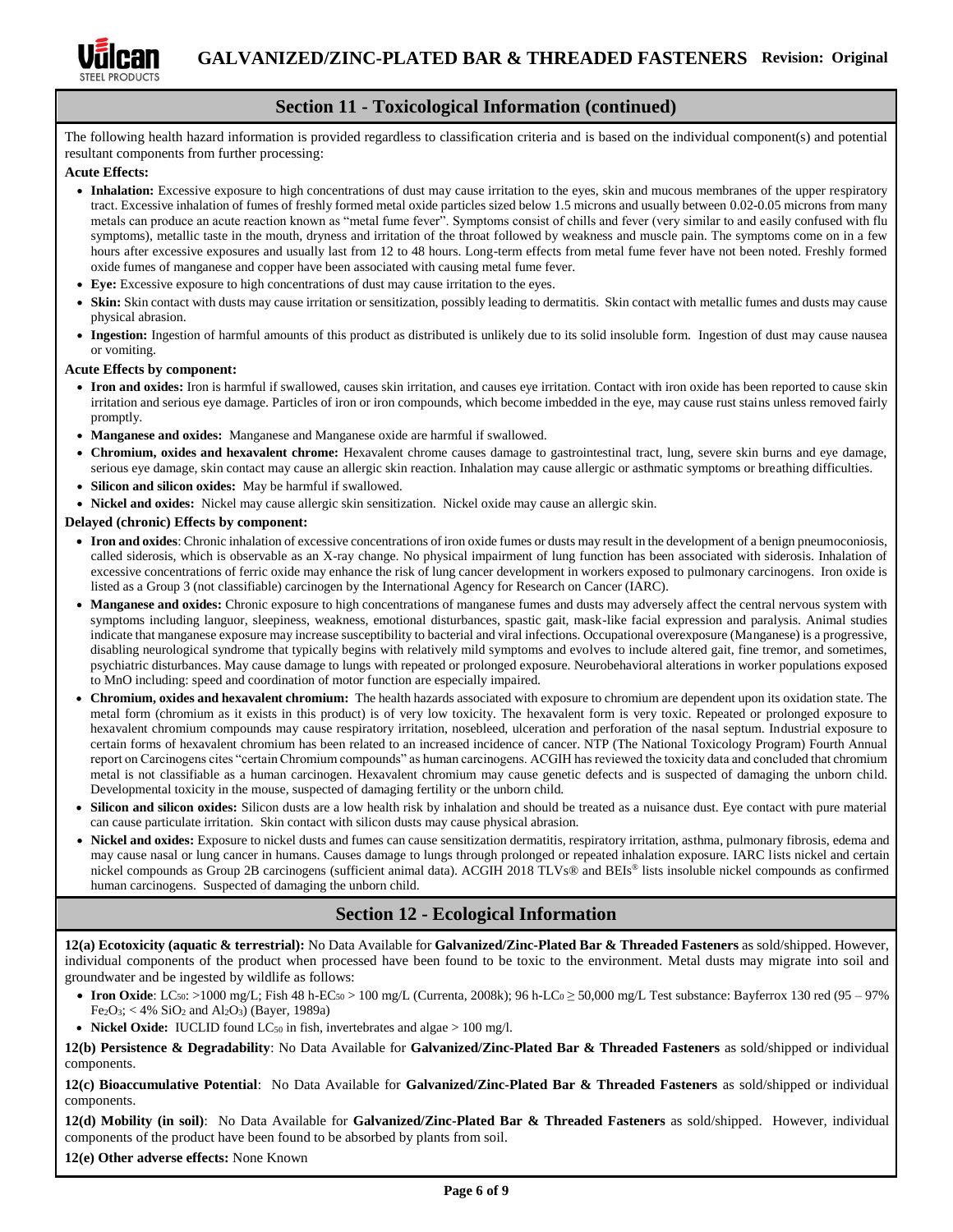

### **Section 12 - Ecological Information (continued)**

**Additional Information:**

**Hazard Category:** Not Reported **Signal Word:** No Signal Word

**Hazard Symbol:** No Symbol

**Hazard Statement:** No Statement

### **Section 13 - Disposal Considerations**

**Disposal:** Steel scrap should be recycled whenever possible. Product dusts and fumes from processing operations should be recycled or classified by a competent environmental professional and disposed of in accordance with applicable federal, state or local regulations.

**Container Cleaning and Disposal:** Follow applicable Federal, state and local regulations. Observe safe handling precautions. European Waste Catalogue (EWC): 16-01-17 (ferrous metals), 12-01-99 (wastes not otherwise specified), 16-03-04 (off specification batches and unused products), or 15-01-04 (metallic packaging).

**Please note this information is for Galvanized/Zinc-Plated Bar & Threaded Fasteners in its original form. Any alterations can void this information**.

## **Section 14 - Transport Information**

#### **14 (a-g) Transportation Information:**

**US Department of Transportation (DOT)** under 49 CFR 172.101 **does not** regulate **Galvanized/Zinc-Plated Bar & Threaded Fasteners** as a hazardous material. All federal, state, and local laws and regulations that apply to the transport of this type of material must be adhered to.

| <b>Shipping Name:</b> Not Applicable (NA) | <b>Packaging Authorizations</b> | <b>Quantity Limitations</b>            |
|-------------------------------------------|---------------------------------|----------------------------------------|
| <b>Shipping Symbols: NA</b>               | a) Exceptions: NA               | a) Passenger, Aircraft, or Railcar: NA |
| <b>Hazard Class: NA</b>                   | b) Group: NA                    | b) Cargo Aircraft Only: NA             |
| UN No.: NA                                | c) Authorization: NA            | <b>Vessel Stowage Requirements</b>     |
| <b>Packing Group: NA</b>                  |                                 | a) Vessel Stowage: NA                  |
| <b>DOT/IMO Label: NA</b>                  |                                 | b) Other: NA                           |
| <b>Special Provisions (172.102): NA</b>   |                                 | <b>DOT Reportable Quantities: NA</b>   |

**International Maritime Dangerous Goods (IMDG) and the Regulations Concerning the International Carriage of Dangerous Goods by Rail (RID)** classification, packaging and shipping requirements follow the US DOT Hazardous Materials Regulation.

**Regulations Concerning the International Carriage of Dangerous Goods by Road (ADR) does not** regulate **Galvanized/Zinc-Plated Bar & Threaded Fasteners** as a hazardous material.

| <b>Shipping Name:</b> Not Applicable (NA) | Packaging                         | <b>Portable Tanks &amp; Bulk Containers</b> |
|-------------------------------------------|-----------------------------------|---------------------------------------------|
| <b>Classification Code: NA</b>            | a) Packing Instructions: NA       | a) Instructions: NA                         |
| UN No.: NA                                | b) Special Packing Provisions: NA | b) Special Provisions: NA                   |
| <b>Packing Group: NA</b>                  | c) Mixed Packing Provisions: NA   |                                             |
| <b>ADR Label: NA</b>                      |                                   |                                             |
| <b>Special Provisions: NA</b>             |                                   |                                             |
| <b>Limited Quantities: NA</b>             |                                   |                                             |

**International Air Transport Association (IATA) does not** regulate **Galvanized/Zinc-Plated Bar & Threaded Fasteners** as a hazardous material

| <b>Shipping Name:</b> Not Applicable (NA) | Passenger & Cargo Aircraft                         |                                      | Cargo Aircraft Only: Special Provisions: |                     |
|-------------------------------------------|----------------------------------------------------|--------------------------------------|------------------------------------------|---------------------|
| <b>Class/Division: NA</b>                 | Limited Quantity (EQ)                              |                                      | <b>Pkg Inst: NA</b>                      | <b>NA</b>           |
| <b>Hazard Label (s): NA</b>               | <b>Pkg Inst: NA</b>                                | <b>Pkg Inst: NA</b>                  |                                          | <b>ERG Code: NA</b> |
| <b>UN No.: NA</b>                         |                                                    |                                      | <b>Max Net Oty/Pkg:</b><br><b>NA</b>     |                     |
| <b>Packing Group: NA</b>                  | Max Net Oty/Pkg:<br>NA                             | <b>Max Net Oty/Pkg:</b><br><b>NA</b> |                                          |                     |
| <b>Excepted Quantities (EQ): NA</b>       |                                                    |                                      |                                          |                     |
| Pkg Inst – Packing Instructions           | Max Net Oty/Pkg – Maximum Net Quantity per Package |                                      | ERG – Emergency Response Drill Code      |                     |

## **Transport Dangerous Goods (TDG) Classification: Galvanized/Zinc-Plated Bar & Threaded Fasteners** does not have a TDG classification.

### **Section 15 - Regulatory Information**

**Regulatory Information**: *The following listing of regulations relating to a Vulcan Threaded Products product may not be complete and should not be solely relied upon for all regulatory compliance responsibilities.*

This product and/or its constituents are subject to the following regulations:

**OSHA Regulations:** Air Contaminant (29 CFR 1910.1000, Table Z-1, Z-2, Z-3): The product, **Galvanized/Zinc-Plated Bar & Threaded Fasteners** as a whole is not listed. However, individual components of the product are listed: Refer to Section 8, Exposure Controls and Personal Protection.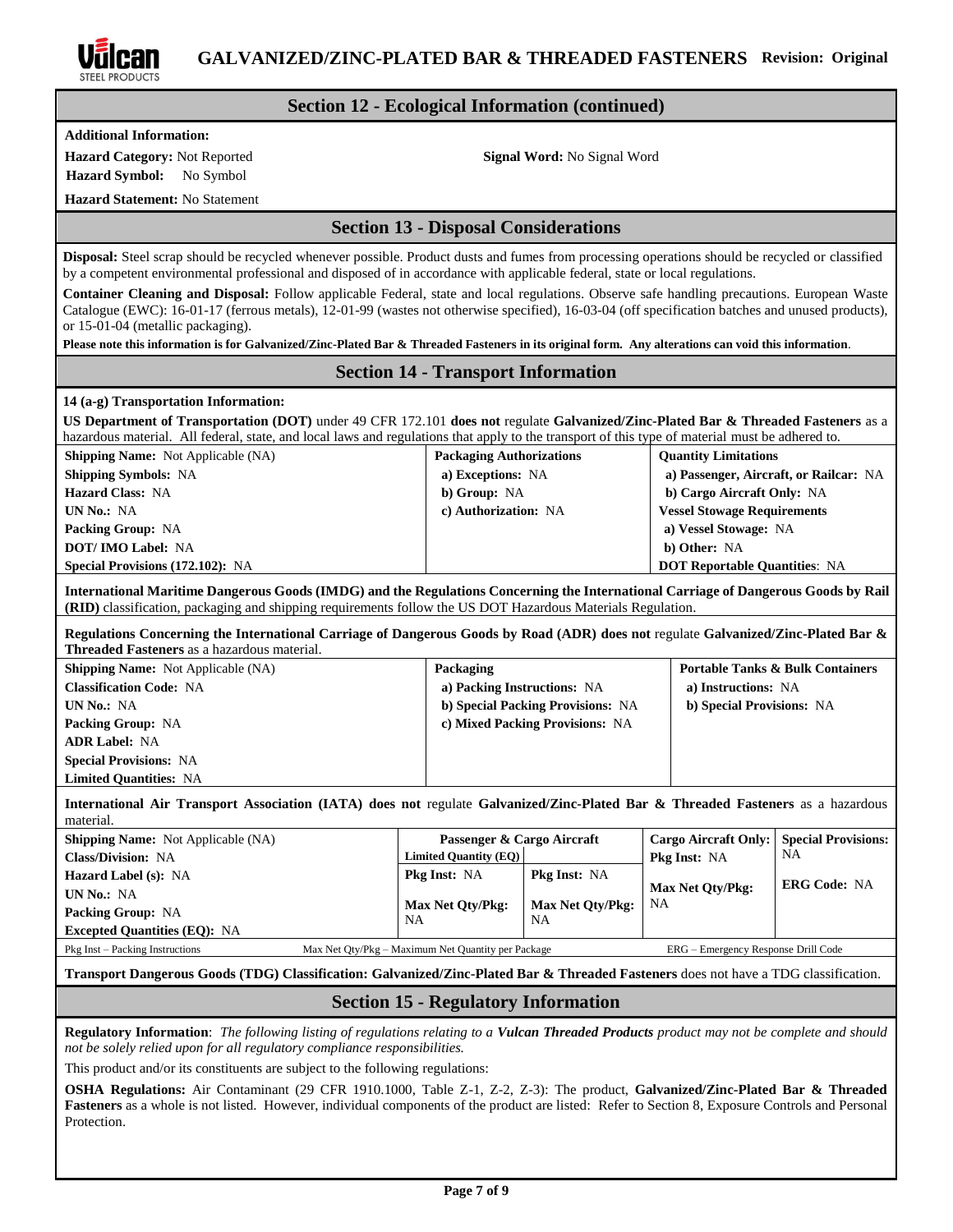

### **Section 15 - Regulatory Information (continued)**

**EPA Regulations:** The product, **Galvanized/Zinc-Plated Bar & Threaded Fasteners** is not listed as a whole. However, individual components of the product are listed:

| <b>Components</b> | <b>Regulations</b>          |
|-------------------|-----------------------------|
| Iron              | TSCA, SDWA                  |
| Manganese         | SARA 313, TSCA              |
| Chromium          | CERCLA, SARA 313            |
| Nickel            | CERCLA, CWA, SARA 313, TSCA |

### **SARA Potential Hazard Categories:** Immediate Acute Health Hazard; Delayed Chronic Health Hazard

#### **Regulations Key:**

CAA Clean Air Act (42 USC Sec. 7412; 40 CFR Part 61 [As of: 8/18/06])

- CERCLA Comprehensive Environmental Response, Compensation and Liability Act (42 USC secs. 9601(14), 9603(a); 40 CFR Sec. 302.4, Table 302.4, Table 302.4 and App. A)
- CWA Clean Water Act (33 USC Secs. 1311; 1314(b), (c), (e), (g); 136(b), (c); 137(b), (c) [as of 8/2/06])
- RCRA Resource Conservation Recovery Act (42 USC Sec. 6921; 40 CFR Part 261 App VIII)
- SARA Superfund Amendments and Reauthorization Act of 1986 Title III Section 302 Extremely Hazardous Substances (42 USC secs. 11023, 13106; 40 CFR sec. 372.65) and Section 313 Toxic Chemicals (42 USC secs. 11023, 13106; 40 CFR sec. 372.65 [as of 6/30/05])
- TSCA Toxic Substance Control Act (15 U.S.C. s/s 2601 et seq. [1976])
- SDWA Safe Drinking Water Act (42 U.S.C. s/s 300f et seq. [1974])

**Section 313 Supplier Notification:** The product, **Galvanized/Zinc-Plated Bar & Threaded Fasteners** contains the following toxic chemicals subject to the reporting requirements of section 313 of Title III of the Superfund Amendments and Reauthorization Act of 1986 and 40 CFR part 372:

| $CAS \#$  | <b>Chemical Name</b> | <b>Percent by Weight</b> |
|-----------|----------------------|--------------------------|
| 7439-96-5 | Manganese            | 2.0 <sub>max</sub>       |
| 7440-47-3 | Chromium             | $1.0 \text{ max}$        |
| 7440-02-0 | Nickel               | $0.4 \text{ max}$        |

**State Regulations:** The product, Galvanized/Zinc-Plated Bar & Threaded Fasteners as a whole is not listed in any state regulations. However, individual components of the product are listed in various state regulations:

Pennsylvania Right to Know: Contains regulated material in the following categories:

- Hazardous Substances: Manganese, Chromium, Silicon, Nickel
- Environmental Hazards: Manganese, Chromium, Nickel
- Special Hazardous Substance: Chromium, Silicon, Nickel

California Prop. 65: To the best of Vulcan's knowledge, this product is in compliance with Proposition 65, and reasonably anticipated use of this product will not result in exposure to any Proposition 65 chemicals that would require a Proposition 65 warning. For more information go to www.P65Warnings.ca.gov.

New Jersey: Contains regulated material in the following categories:

- Hazardous Substance: Manganese, Chromium, Silicon, Nickel
- Environmental Hazard: Manganese, Chromium, Nickel
- Special Hazard: Manganese, Chromium, Silicon

Minnesota: Manganese, Chromium, Nickel

Massachusetts: Manganese compounds, Chromium, Silicon, Nickel compounds

#### **Other Regulations:**

**WHMIS Classification (Canadian):** The product, **Galvanized/Zinc-Plated Bar & Threaded Fasteners** is not listed as a whole. However individual components are listed.

| Ingredients | <b>WHMIS Classification</b>                                                                                                    |  |  |
|-------------|--------------------------------------------------------------------------------------------------------------------------------|--|--|
| <b>Iron</b> | Combustible dusts - Category 1                                                                                                 |  |  |
| Manganese   | Reproductive toxicity - Category 2; Specific target organ toxicity - repeated exposure - Category 1; Combustible dusts*        |  |  |
| Chromium    | Combustible dusts*                                                                                                             |  |  |
| Silicon     | Flammable solids - Category 2 (The classification "Flammable solids" refers to the amorphous form of silicon powder);          |  |  |
|             | Combustible dusts**                                                                                                            |  |  |
| Nickel      | Skin sensitization – Category 1; Carcinogenicity – Category 2; Specific target organ toxicity – repeated exposure - Category 1 |  |  |

\*This product could belong to the hazard class "Combustible dust", based on various factors related to the combustibility and explosiveness of its dust, including composition, shape and size of the particles

\*\*This product belongs to the hazard class "Combustible dust" if 5% or more by weight of its composition has a particle size < 500 µm.

This product has been classified in accordance with the hazard criteria of the Controlled Products Regulations and the MSDS contains all the information required by the Controlled Products Regulations.

## **Section 16 - Other Information**

**Prepared By:** Vulcan Threaded Products (dba Vulcan Steel Products) **Original Issue Date:**  $10/09/18$  **Revised Date:** Original **Revised Date:** Original